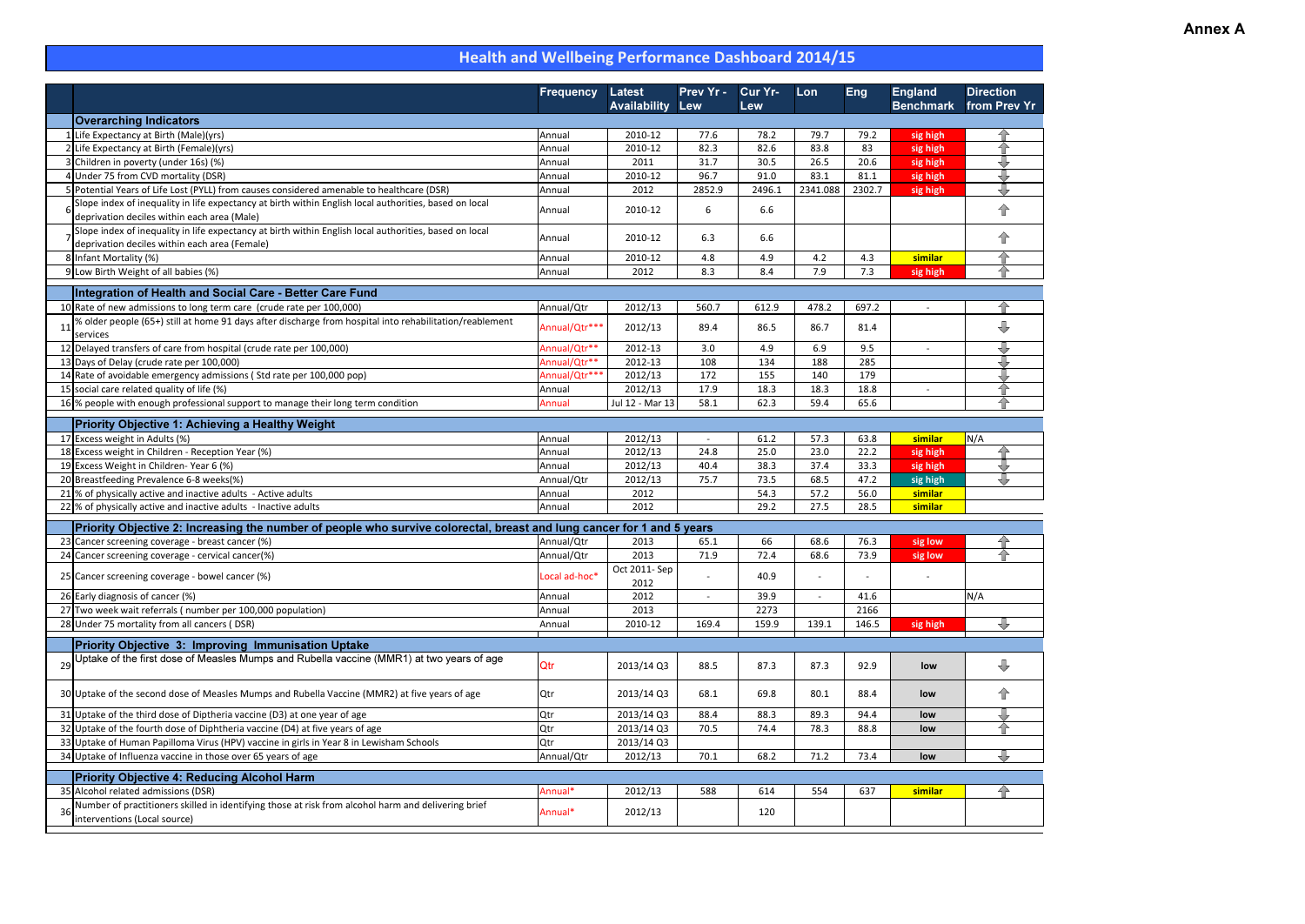### Health and Wellbeing Performance Dashboard 2014/15

|                                                                                                        |                                                                                                                                   | <b>Frequency</b> | <b>Latest</b>       | Prev Yr -  | Cur Yr- | Lon   | Eng     | <b>England</b>   | <b>Direction</b> |
|--------------------------------------------------------------------------------------------------------|-----------------------------------------------------------------------------------------------------------------------------------|------------------|---------------------|------------|---------|-------|---------|------------------|------------------|
|                                                                                                        |                                                                                                                                   |                  | <b>Availability</b> | Lew        | Lew     |       |         | <b>Benchmark</b> | from Prev Yr     |
|                                                                                                        | Priority Objective 5: Preventing the uptake of smoking among children and young people and reducing the numbers of people smoking |                  |                     |            |         |       |         |                  |                  |
|                                                                                                        | 37 Under 75 Mortality from Respiratory                                                                                            | Annual           | 2010-12             | 40.9       | 38.6    | 32.6  | 33.5    |                  |                  |
|                                                                                                        | 38 Under 75 Mortality from Lung Cancer                                                                                            | Annual           | 2012                | 23.57      | 23.04   | 24.06 | 24.2    |                  | ⇩                |
|                                                                                                        | 39 Smoking Prevalence (18+) - routine and manual                                                                                  | Annual           | 2012                | 25.4       | 24.3    | 25.7  | 29.7    |                  | ⇩                |
|                                                                                                        | 40 4 week smoking quitter (crude rate per 100,000)                                                                                | Qtr              | 2013/14 Q2          |            | 296.9   | 307.2 | 316.4   |                  |                  |
|                                                                                                        | 41 Number of 11-15 year-olds who take up smoking (%)                                                                              | Biennial         | 2010                |            | 9%      |       |         |                  |                  |
|                                                                                                        | 42 Number of children in smoke free homes (%)                                                                                     | Biennial         | 2010                |            | 57%     |       |         |                  |                  |
|                                                                                                        | 43 Prevalence of Smoking in 15 year olds (proxy: % Never smoked at all - Yr8 and Yr10 children)                                   | Biennial         | 2010                |            | 74%     |       |         |                  |                  |
|                                                                                                        | 44 Smoking at time of delivery                                                                                                    | Qtr              | 2013/14 Q3          | 2.9%       | 8.8%    |       |         |                  | 分                |
|                                                                                                        | <b>Priority Objective 6: Improving mental health and wellbeing</b>                                                                |                  |                     |            |         |       |         |                  |                  |
|                                                                                                        | 45 Under 75 mortality rates for those with serious mental illness (DSR)                                                           | Annual           | 2011/12             | 845.7      | 839.8   |       | 1,274.8 | sig low          |                  |
|                                                                                                        | 46 Prevalence of SMI                                                                                                              | Annual           | 2012/13             | 1.2        | 1.2     | 1.0   | 0.8     |                  | $\Rightarrow$    |
|                                                                                                        | 47 Prevalence of Dementia                                                                                                         | Annual           | 2012/13             | 0.3        | 0.3     | 0.4   | 0.6     |                  | $\Rightarrow$    |
|                                                                                                        | 48 Prevalence of Depression                                                                                                       | Annual           | 2012/13             | 10.4       | 5.3     | 4.4   | 5.8     |                  |                  |
|                                                                                                        | 49 Suicide rates                                                                                                                  | Annual           | 2010-12             | 7.1        | 7.5     | 7.5   | 8.5     | similar          | △                |
|                                                                                                        | 50 Self-reported well-being - people with a low happiness score                                                                   | Annual           | 2012/13             | 15.0       | 10.2    | 10.3  | 10.4    | similar          | ⇩                |
|                                                                                                        |                                                                                                                                   |                  |                     |            |         |       |         |                  |                  |
|                                                                                                        | <b>Priority Objective 7: Improving sexual health</b>                                                                              |                  |                     |            |         |       |         |                  |                  |
|                                                                                                        | 51 Rate of chlamydia diagnoses per 100,000 young people aged 15 to 24 (crude rate)                                                | Annual           | 2012                | 4762       | 4179    |       | 1979.0  | sig high         |                  |
|                                                                                                        | 52 People presenting with HIV at a late stage of infection(%)                                                                     | Annual           | 2010-12             | 51.8       | 50.9    | 44.9  | 48.3    | similar          | U                |
|                                                                                                        | 53 Prevalence of diagnosed HIV infection per 1,000 among persons aged 15 to 59 years (crude rate)                                 | Annual           | 2012                | 7.78       | 7.94    | 5.5   | 2.1     |                  | △                |
|                                                                                                        | 54 Legal Abortion rate for all ages (crude rate per 1000 women)                                                                   | Annual           | 2012                | 32.3       | 27.4    | 22.4  | 16.6    | sig high         | ⇩                |
|                                                                                                        | 55 Teenage conceptions                                                                                                            | Annual           | 2012                | 39.9       | 42.0    | 25.9  | 27.7    | sig high         | 合                |
|                                                                                                        | Priority Objective 8 - Delaying and reducing the need for long term care and support.                                             |                  |                     |            |         |       |         |                  |                  |
|                                                                                                        | Proportion of people using social care who receive self-directed support, and those receiving direct                              |                  |                     |            |         |       |         |                  |                  |
|                                                                                                        | payments (Crude rate per 100,000)                                                                                                 | Annual/Qtr**     | 2012-13             | 18.6       | 17.9    | 19.5  | 16.8    |                  | ⇩                |
| Priority Objective 9: Reducing the number of emergency admissions for people with long term conditions |                                                                                                                                   |                  |                     |            |         |       |         |                  |                  |
|                                                                                                        | 57 Reviews of Adult Social Care Clients                                                                                           | Annual/Qtr       | 2012/13             | 64.4       | 77.9    | 69.9  | 65.3    |                  |                  |
|                                                                                                        | 58 Rate of admissions for LTCs to hospital                                                                                        | <b>TBD</b>       | Oct 12 - Sep 13     | <b>TBD</b> | 989.0   |       | 787.8   | sig high         |                  |
|                                                                                                        | 59 Emergency Readmissions within 30 days of discharge                                                                             | Annual           | 2011/12             | 11.96      | 12.73   |       | 11.78   | sig high         | △                |

sig high -signficantly higher than England; sig low - significantly lower than Englandsimilar - statistically similar to Englandd **Example 2018** Similar to England and Similar to England and Similar to England

> Annual /Qtr\*\*\* - 2013/14 Q3 emergency admission rates are available on BCBV metrics for each Ambulator Care Sens Local Ad-hoc - Bowel Screening data only available for all 6 South East London

 $\Rightarrow$ 

#### Key

| d | Better than England       |
|---|---------------------------|
|   | Similar to England        |
|   | <b>Worse than England</b> |
|   | blank where no stat       |

gland

Prev Yr - Previous Year; Cur Yr - Current Year (Latest Available Date)

blank where no statistical comparison could be made

Lew - Lewisham; Lon - London; Eng - England

Arrows Indicate up or down performance of current year /qtr from previous yr/qtr

#### Links to Source with their abbreviations

http://www.phoutcomes.info/http://www.phoutcomes.info/profile/sexualhealthhttps://www.indicators.ic.nhs.uk/webview/http://www.hscic.gov.uk/qofhttp://ascof.hscic.gov.uk/http://www.productivity.nhs.uk/https://www.nhscomparators.nhs.uk/NHSComparators/HomePage.aspx

 Public Health Outcomes Framework (PHOF) Public Health England Sexual Health Profiles NHS Indicator Portal (NHSIC) by Health and Social Care Information Centre (HSCIC) Quality and Outcomes Framework(QOF) by HSCIC Adult and Social Care Outcomes Framework (ASCOF) NHS Better Care Better Value Indicators NHS Comparators by HSCIC

#### Note:

 Boroughs (Bromley, Bexley, Lambeth, Southwark , Greenwich and Lewisham) from London Bowel Screening HubAnnual/Qtr\*\* - Only Local Data available quarterly

Annual/Qtr\* - National Data available both quarterly and annuallyAnnual\* - Indicators not updated due to lack of HES updatesQtr - Financial Quarters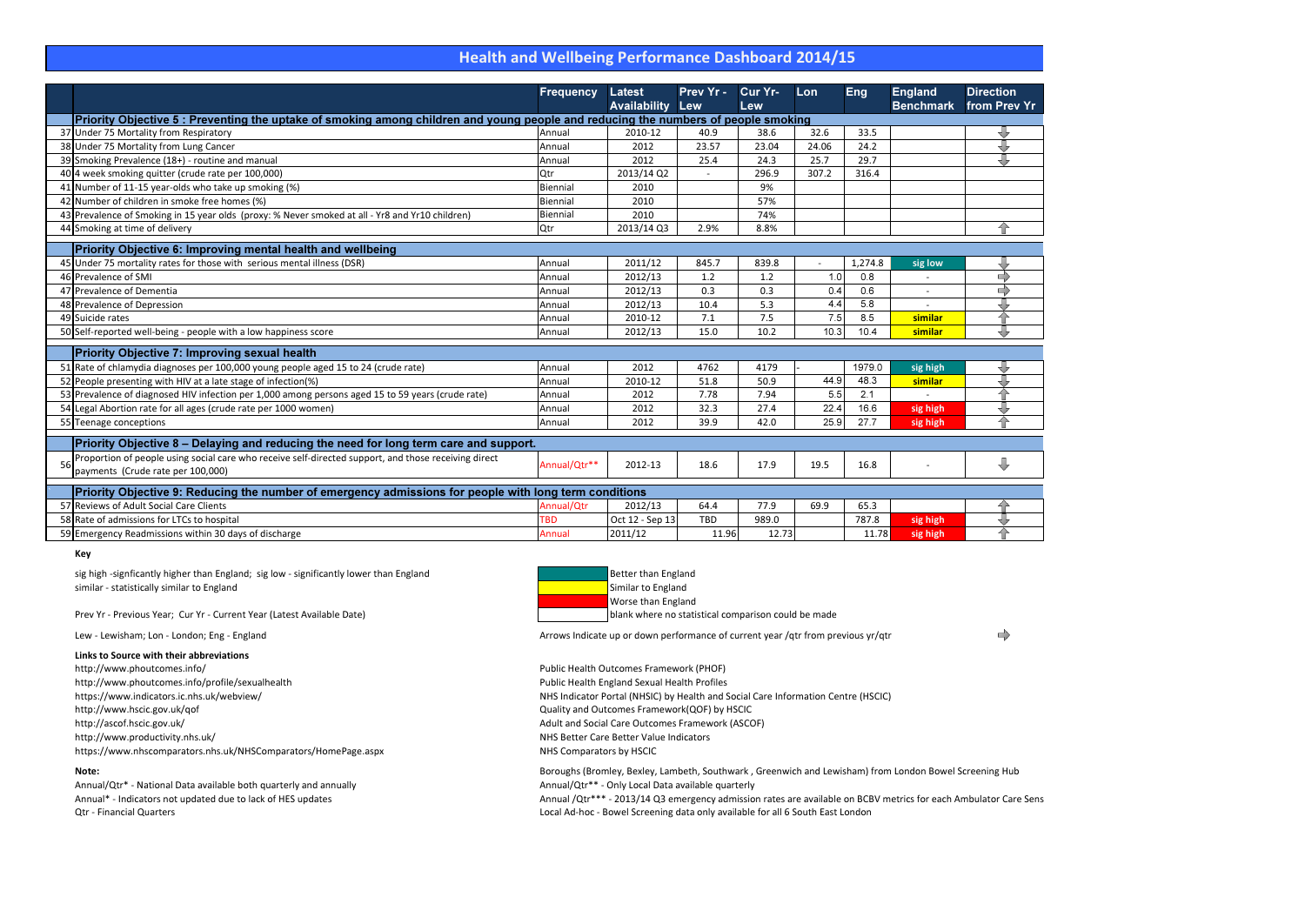| PHOF 0.1i                                              |  |
|--------------------------------------------------------|--|
| PHOF 0.1ii                                             |  |
| PHOF 1.1ii                                             |  |
| PHOF 4.4i                                              |  |
| NHSOF 1A (CCG 1.1 DSR)- P01559                         |  |
| PHOF 0.2iii                                            |  |
| PHOF0.2iii                                             |  |
| ONS                                                    |  |
| ONS                                                    |  |
|                                                        |  |
| ASCOF2A (P01514) (Priority 8)                          |  |
|                                                        |  |
| ASCOF2B (Priority 8)                                   |  |
| ASCOF2C- NHSIC - P01516                                |  |
| <b>NHS England</b>                                     |  |
| <b>BCBV / NHS Comparators (Priority 9)</b>             |  |
| ASCOF 1A (P01507) (Priority 8)                         |  |
| NHSOF 2.1 (Priority 9)                                 |  |
|                                                        |  |
| <b>PHOF 2.12</b>                                       |  |
| <b>PHOF 2.06ii</b>                                     |  |
| <b>PHOF 2.06ii</b>                                     |  |
| <b>PHOF 2.2</b>                                        |  |
| <b>PHOF 2.13i</b>                                      |  |
| PHOF 2.13ii                                            |  |
|                                                        |  |
| <b>PHOF 2.20i</b>                                      |  |
| <b>PHOF 2.20ii</b>                                     |  |
| London Bowel Screening Hub (six SE Lon Bor) -          |  |
| 44.9% (SEL avg)                                        |  |
| PHOF 2.19 - experiment'l stats                         |  |
| <b>Cancer Toolkit GP Profiles</b>                      |  |
| NHSIC - P00381/ PHOF 4.05i                             |  |
|                                                        |  |
|                                                        |  |
| PHOF 3.03viii/ Local Imms Cover Data                   |  |
| Local Immunisation cover data (Q4 TBU)                 |  |
|                                                        |  |
| Local Immunisation cover data (Q4 TBU)                 |  |
| Local Immunisation cover data (Q4 TBU)                 |  |
| Local Immunisation cover data (Q4 TBU)<br>PHOF 3.03xiv |  |

Lewisham Drugs & Alcohol Team